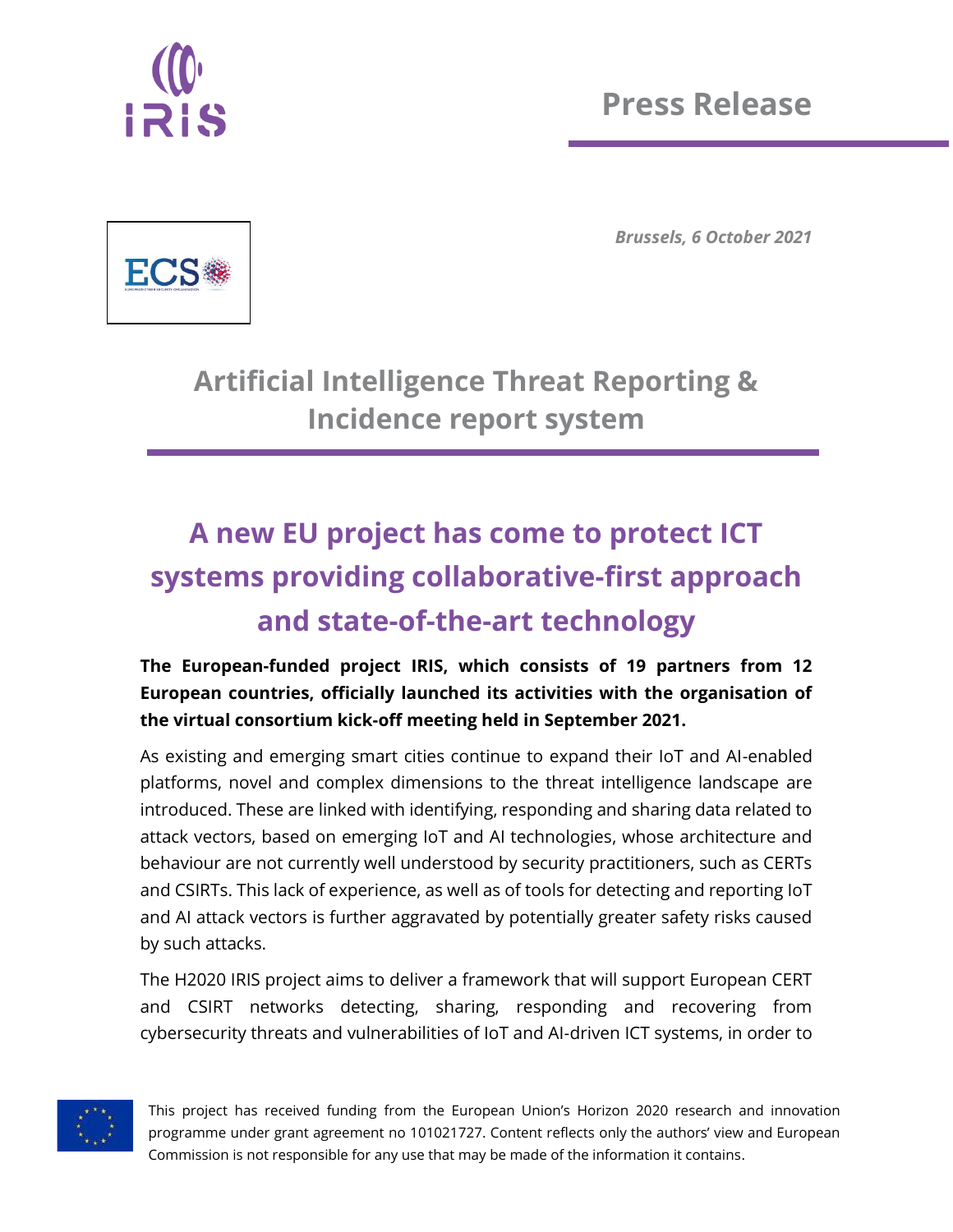

minimise the impact of cybersecurity and privacy risks. The IRIS platform will be made available, free of charge, to the European CERT and CSIRTs, by the end of the project.

IRIS' concept is proposed as a federated threat intelligence architecture that instates three core technological and human-centric components into the threat intelligence ecosystem:

- **The Collaborative Threat Intelligence** module: it forms the nexus of the IRIS framework and core component of the architecture enhancing the capabilities of the existing MeliCERTes platform by introducing **Analytics Orchestration**, an **Open Threat Intelligence interface** and an intuitive **Threat Intelligence Companion**. All these are supported by a **Data Protection and Accountability** module;
- **The Automated Threat Analytics** module: it collects and supplies key threat and vulnerability assessment telemetry and responds to received intelligence, initiating autonomous response and self-recovery procedures;
- **The Cloud-based Virtual Cyber Range:** it delivers an immersive virtual environment for collaborative CERT/CSIRT training exercises based on realworld environment platforms (and Digital Twin Honeypots), providing representative adversarial IoT & AI threat intelligence scenarios and handson training.

The IRIS platform will be demonstrated and validated in three carefully selected pilots resembling real world environments with the engagement of three smart cities (Helsinki, Tallinn and Barcelona) along with the involvement of national CERTs, CSIRTs and cybersecurity authorities.

"*IRIS is uniquely positioned to provide a high impact solution to support the operations of European CERTs and CSIRTs for coordinated response to large-scale cross-border cybersecurity incidents and crises*," mentions Mr Nelson Escravana from INOV, the Project Coordination Team.

*"We are looking forward to contributing to IRIS through our ongoing work on standardisation, sector-specific requirements and CISO community-building. With our Working Group 3 on Cyber Resilience of Economy, Infrastructure and Services, we'll be able to engage with key stakeholders to validate policy recommendations and facilitate publicprivate collaboration on information-sharing and cyber threat intelligence that will strengthen IRIS' collaborative approach centred around CERTs/CSIRTs.",* says ECSO Senior Policy Manager Nina Olesen.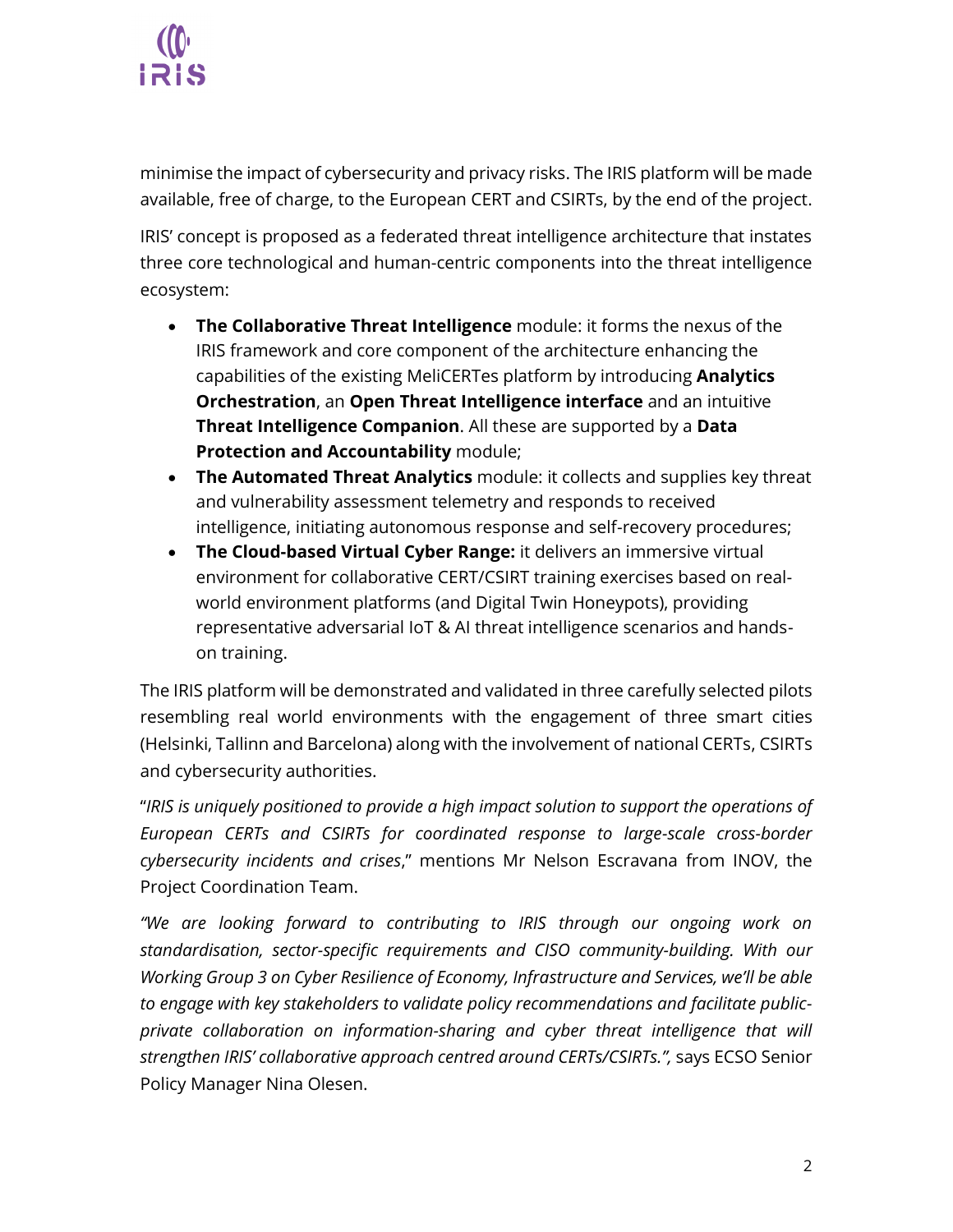

The IRIS consortium comprises of public organisations, SMEs with cutting-edge cyber technologies, large industries as service providers, as well as research and academic partners with significant achievements to cybersecurity and privacy technologies.

## **About ECSO**

The European Cyber Security Organisation (ECSO) is a non-for-profit organisation, established in 2016. ECSO unites more than 250 European cybersecurity stakeholders, including large companies, SMEs and startups, research centres, universities, end-users, operators, associations and national administrations. ECSO works with its Members and Partners to develop a competitive European cybersecurity ecosystem providing trusted cybersecurity solutions and advancing Europe's cybersecurity posture and its technological independence.

More information: [www.ecs-org.eu.](http://www.ecs-org.eu/)

*Contact Details*

*Project Coordinator: INOV - Instituto de Engenharia de Sistemas e Computadores, Inovacão, (INOV), Portugal* 

*Email:* [coordinator@iris-h2020.eu](mailto:coordinator@iris-h2020.eu)

## **Project at a Glance**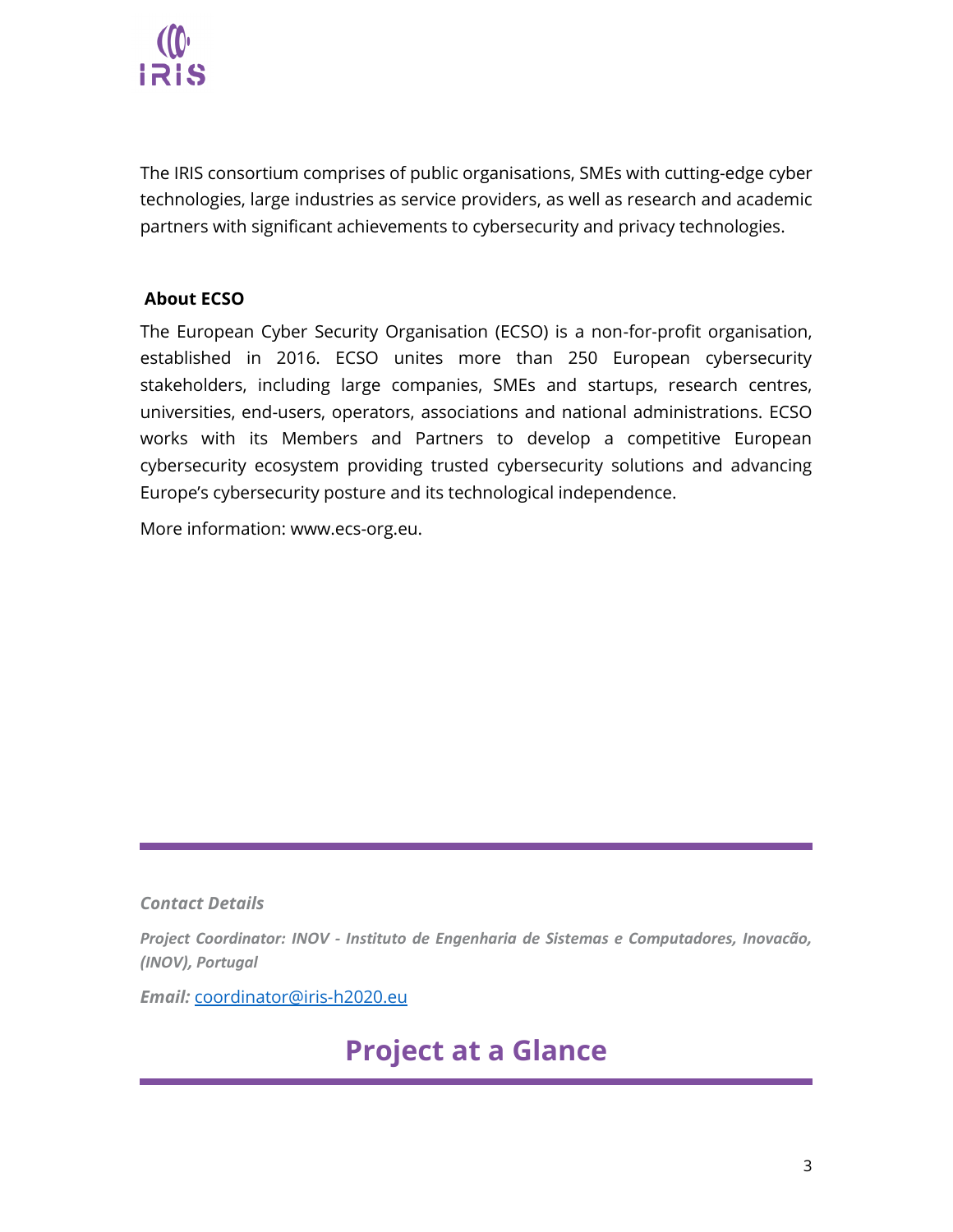

| <b>Acronym</b>         | <b>IRIS</b>                                                                                                                                                                                                                                                                                                                                                                                                                                                                                                                                                                                                                                                                                                   |
|------------------------|---------------------------------------------------------------------------------------------------------------------------------------------------------------------------------------------------------------------------------------------------------------------------------------------------------------------------------------------------------------------------------------------------------------------------------------------------------------------------------------------------------------------------------------------------------------------------------------------------------------------------------------------------------------------------------------------------------------|
| <b>Title</b>           | Artificial Intelligence threat Reporting and Incident response<br>System                                                                                                                                                                                                                                                                                                                                                                                                                                                                                                                                                                                                                                      |
| <b>Funding</b>         | This project has received funding from from the<br>European Union's Horizon 2020 research and innovation<br>programme under grant agreement no 101021727                                                                                                                                                                                                                                                                                                                                                                                                                                                                                                                                                      |
| <b>Duration</b>        | 36 months (September 2021 - August 2024)                                                                                                                                                                                                                                                                                                                                                                                                                                                                                                                                                                                                                                                                      |
| Project<br>Coordinator | INOV - Instituto de Engenharia de Sistemas e Computadores,<br>Inovacão, (INOV), Portugal<br>Email: coordinator@iris-h2020.eu                                                                                                                                                                                                                                                                                                                                                                                                                                                                                                                                                                                  |
| Consortium             | INOV - Instituto de Engenharia de Sistemas e Computadores,<br>$\bullet$<br>Inovacão, (INOV), Portugal<br>European Cyber Security Organisation (ECSO), Belgium<br>٠<br>Centrul National De Raspuns La Incidente De Securitate<br>٠<br>Cibernetica, (CERT-RO), Romania<br>Intrasoft International SA (INTRA), Luxembourg<br>Thales Six Gts France SAS (THALES), France<br>$\bullet$<br>Atos It Solutions And Services Iberia SL (ATOS), Spain<br>$\bullet$<br>Cisco Systems Spain S.L (CISCO SPAIN), Spain<br>Exalens (CLS), Netherlands<br>Sidroco Holdings Limited (SID), Cyprus<br>Cyberethics Lab SRLS (CEL), Italy<br>Commissariat A L Energie Atomique Et Aux Energies<br>Alternatives (CEA), France<br>٠ |
|                        | Ethniko Kentro Erevnas Kai Technologikis Anaptyxis, (CERTH),<br>Greece                                                                                                                                                                                                                                                                                                                                                                                                                                                                                                                                                                                                                                        |